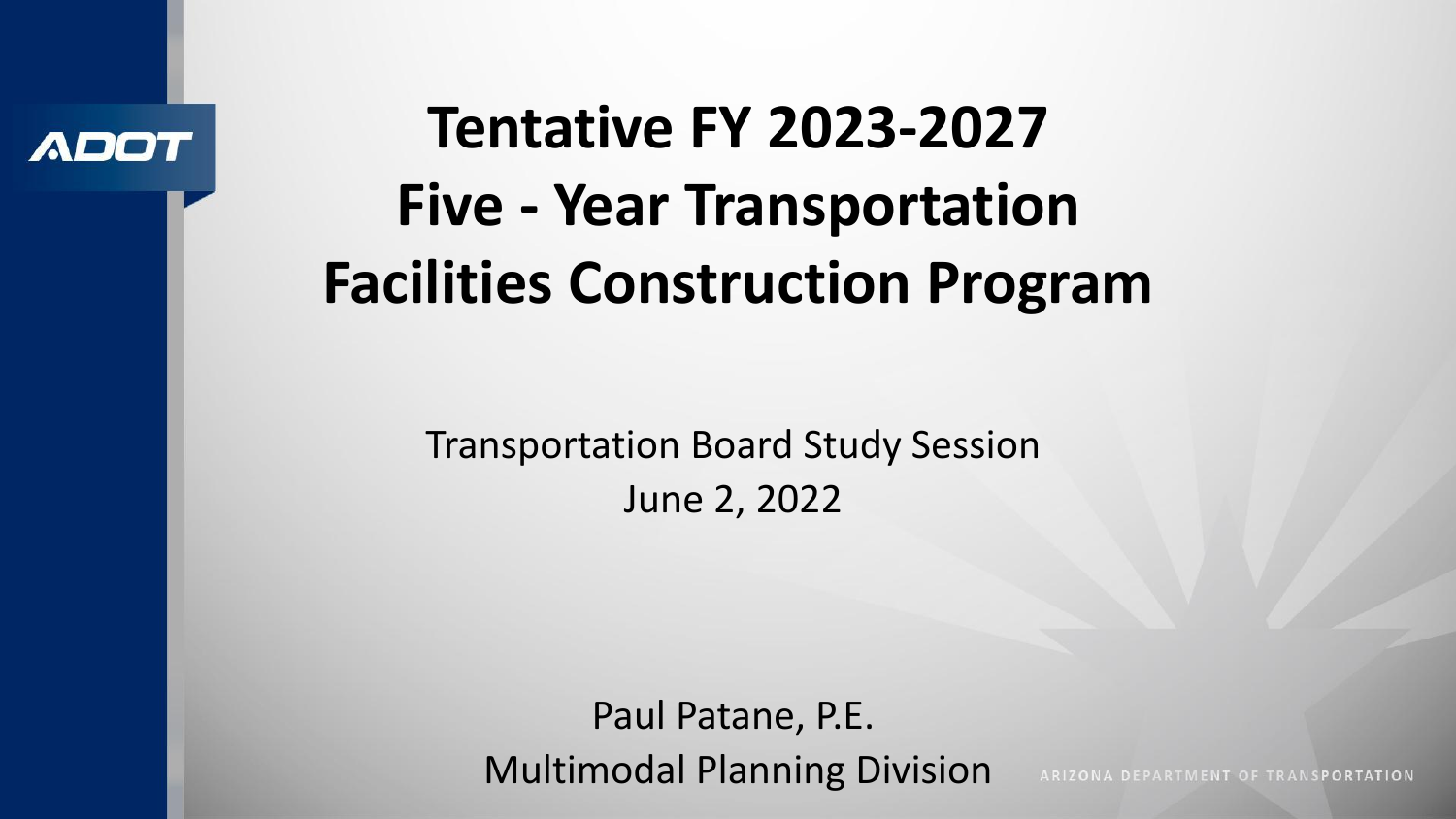### ADD

# **Initiatives in Programming**

**Project Budget Estimates:**

All projects currently programmed in FY 2023 and FY 2024 were evaluated for cost at date of construction.

• Based on this evaluation, project cost adjustments were implemented in the tentative program.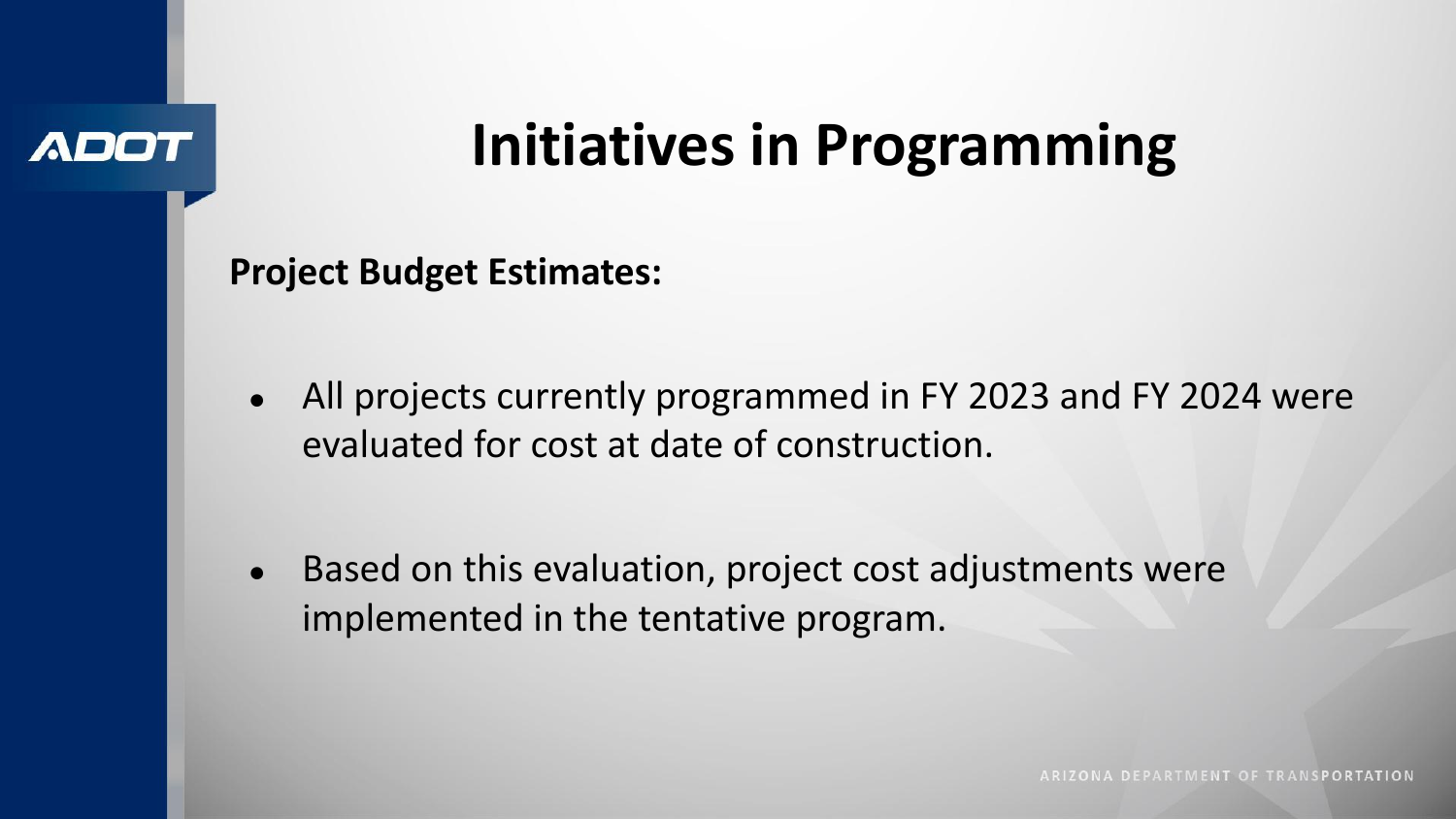### ADO

# **Initiatives in Programming**

**Programmed Project Priorities:**

- All projects currently programmed in FY 2023 and FY 2024 were evaluated utilizing a risk analysis based on project delivery.
- Scope, schedule and budget were the emphases of risk determination.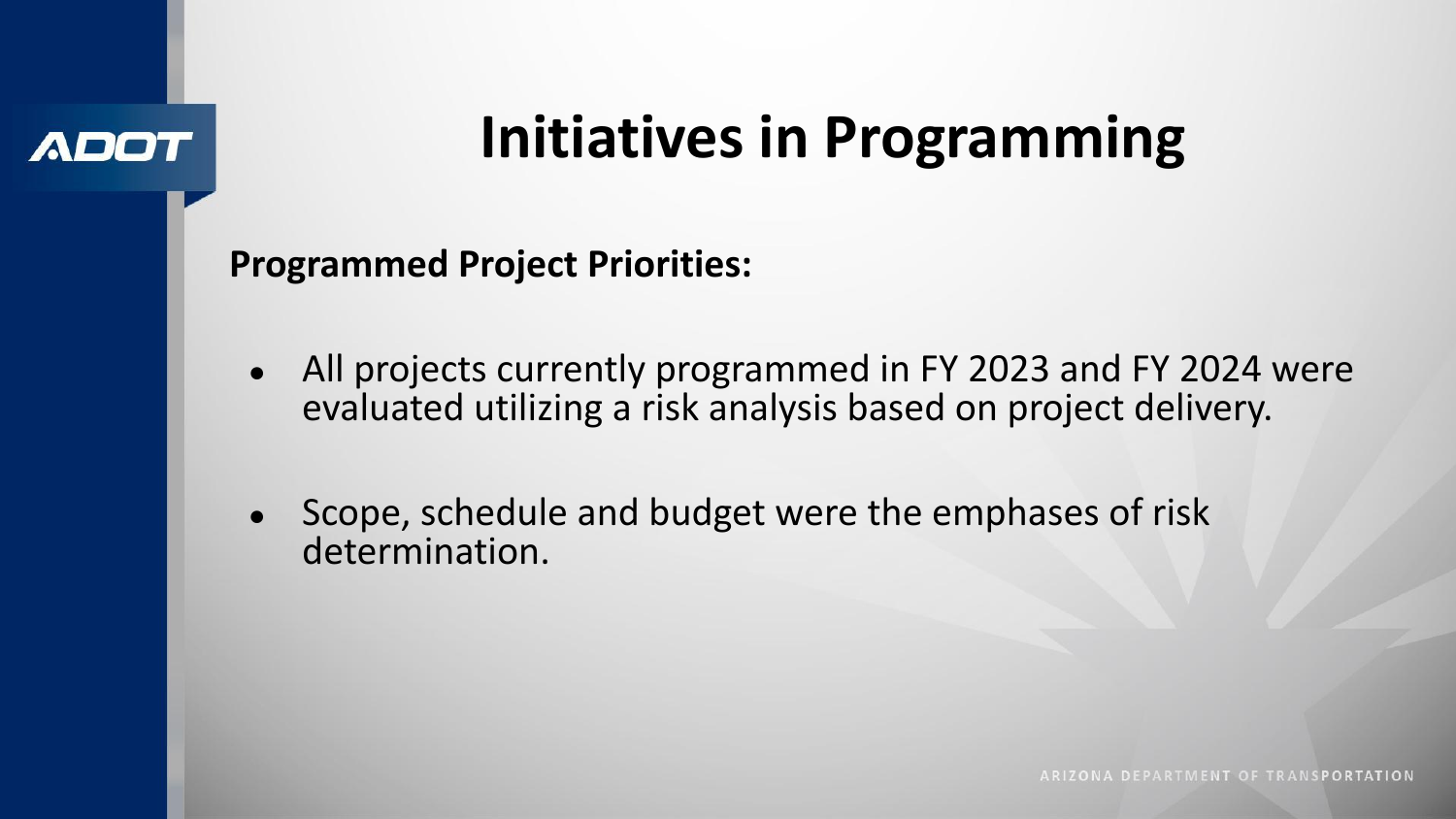### ADI

# **Maintain Fiscally Constrained Program**

Balancing each year of the program:

By evaluating the budget estimate for each project, the annual budgets have changed and each year of the program must be fiscally constrained.

Projects needed to be deferred or advanced in the identified program year based on the current program. The risk assessment prioritization was utilized in deferring or advancing projects as necessary, to balance each year in the program.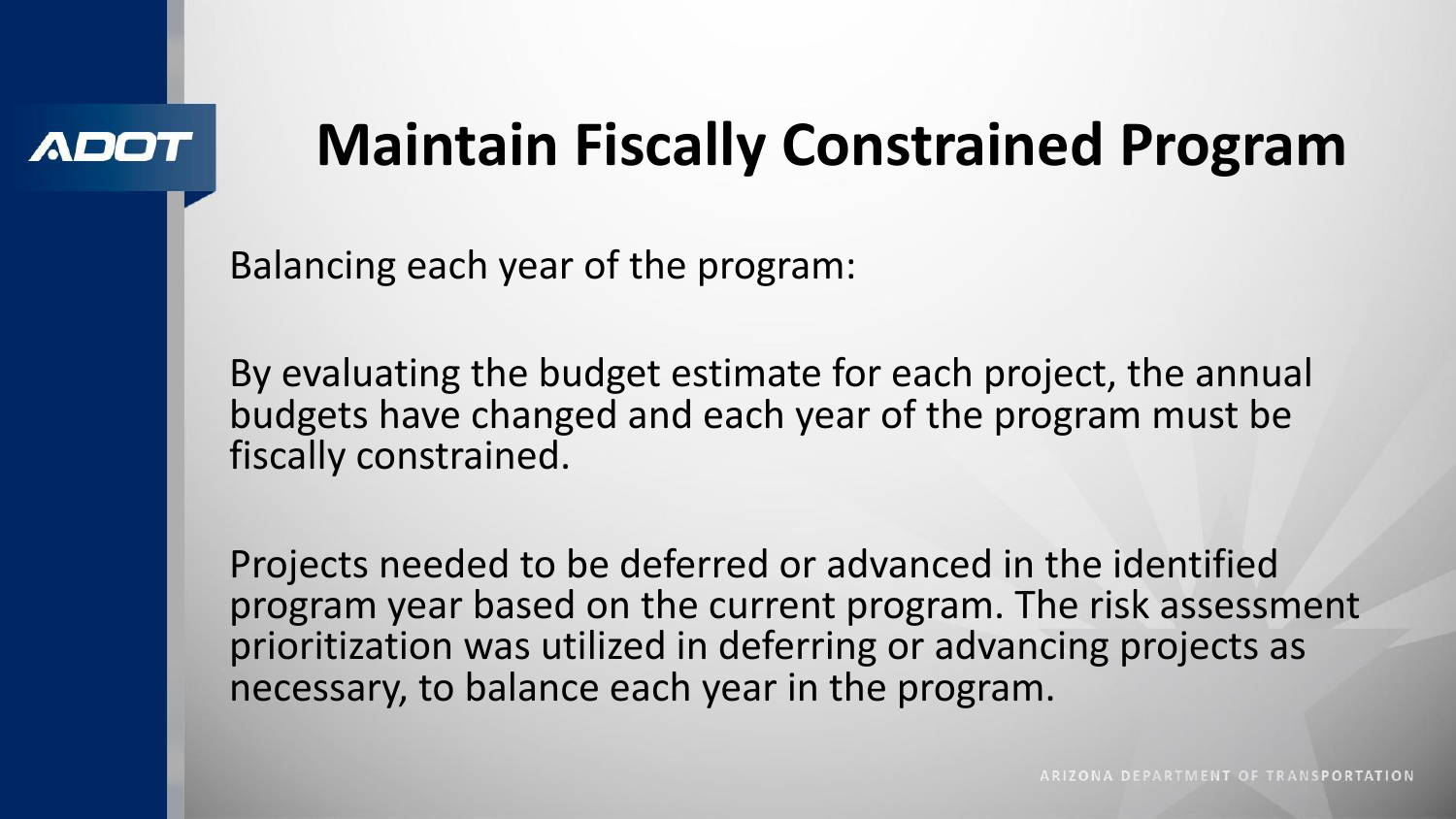### **ADOT**

## **2023-2027 Five Year Program**

**Changes from Tentative in February to Final Recommendation in June**

### **157 Projects**

|           | • 117 Have No Change                | 75%        |
|-----------|-------------------------------------|------------|
| $\bullet$ | 31 Have Funding Increase / Decrease | <b>20%</b> |
|           | 9 New Projects                      | 5%         |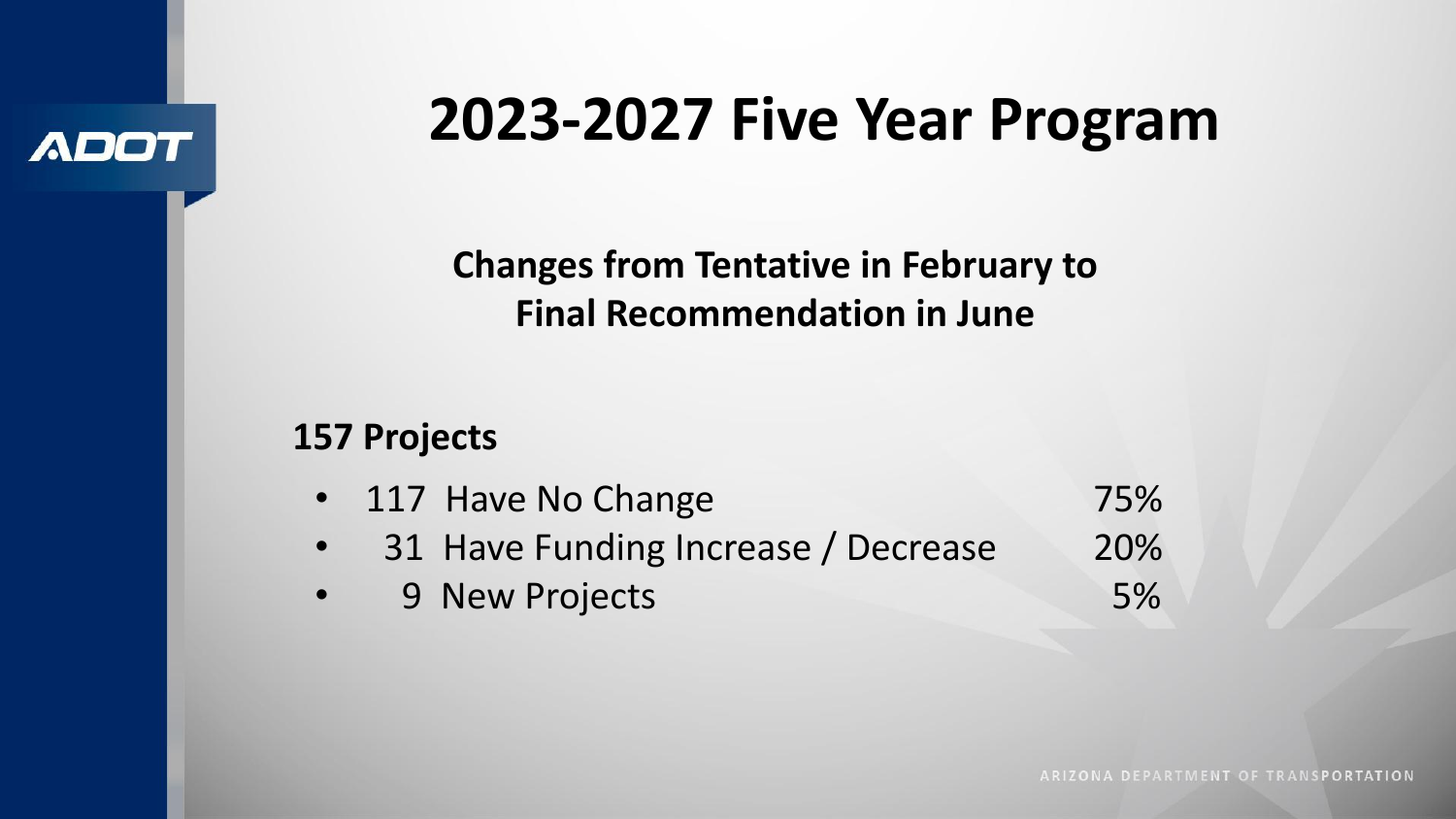## **Cost Change Descriptions**

**● Scope Change:**

**ADOT** 

**Pavement Preservation Projects - Bridge Preservation Projects -**

- **● Year of Expenditure**
- **● Contingency**
- **● Project Complexities**
- **● Construction Cost Index**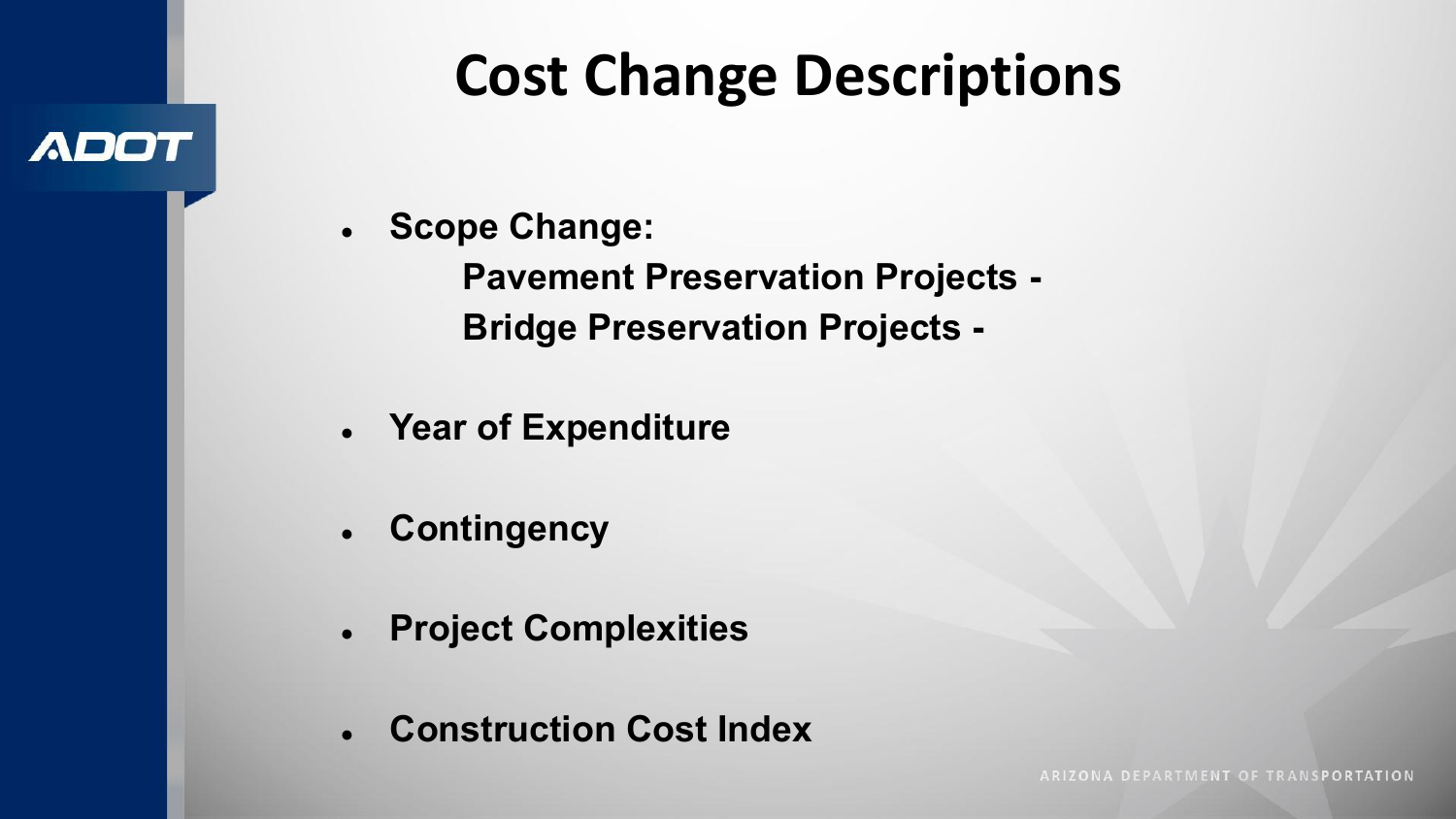## **Funding Increase / Decrease**

**ADOT** 

| Route        | Project                                                    | <b>Cost Change Reason</b>      | <b>Original Program Amt</b> | 2023          | 2024          | 2025         |
|--------------|------------------------------------------------------------|--------------------------------|-----------------------------|---------------|---------------|--------------|
| $I-10$       | W of Salmone Rd to W of Tonopah Construction Cost Index    |                                | \$25,413,419                |               |               | \$37,178,000 |
| $I-10$       | I 10: 443rd Ave - Wintersburg Rd                           | Contingency                    | \$17,746,423                | \$27,000,000  |               |              |
| $I-10$       | Gila River Bridge                                          | <b>Construction Cost Index</b> | \$83,000,000                | \$110,000,000 |               |              |
| $I-17$       | SR 74 - Anthem Way                                         | <b>Construction Cost Index</b> | \$23,000,000                |               |               | \$31,500,000 |
| $I-40$       | CA Border - Needle Mt. Road.                               | Contingency                    | \$5,800,000                 |               |               | \$11,329,000 |
| $I-40$       | Holy Moses Wash - Rattlesnake Wash                         | <b>Construction Cost Index</b> | \$25,000,000                |               |               | \$39,411,000 |
| $I-40$       | US-93/I-40 West Kingman TI                                 | Scope Change                   | \$125,000,000               |               | \$145,000,000 |              |
| $I-40$       | Two Guns to Dennison                                       | Scope Change                   | \$67,300,000                |               |               | \$33,000,000 |
| $I-40$       | Window Rock TI & Lupton TI                                 | <b>Construction Cost Index</b> | \$1,000,000                 | \$1,500,000   |               |              |
| $US-60X$     | US-60X (Apache Trail): Sossaman - Meridian                 | <b>Project Complexities</b>    | \$23,981,261                | \$30,000,000  |               |              |
| $US-60$      | SR 61 - Wildcat Creek                                      | <b>Construction Cost Index</b> | \$10,600,000                |               |               | \$18,392,000 |
| SR-64        | I 40 - Pipeline Rd                                         | <b>Construction Cost Index</b> | \$18,000,000                |               |               | \$31,900,000 |
| <b>SR-86</b> | Tracy - BIA 132                                            | <b>Construction Cost Index</b> | \$10,800,000                |               |               | \$14,506,000 |
| <b>SR-87</b> | SR-87; Western Canal to Baseline Road Project Complexities |                                | \$4,000,000                 |               |               | \$16,239,000 |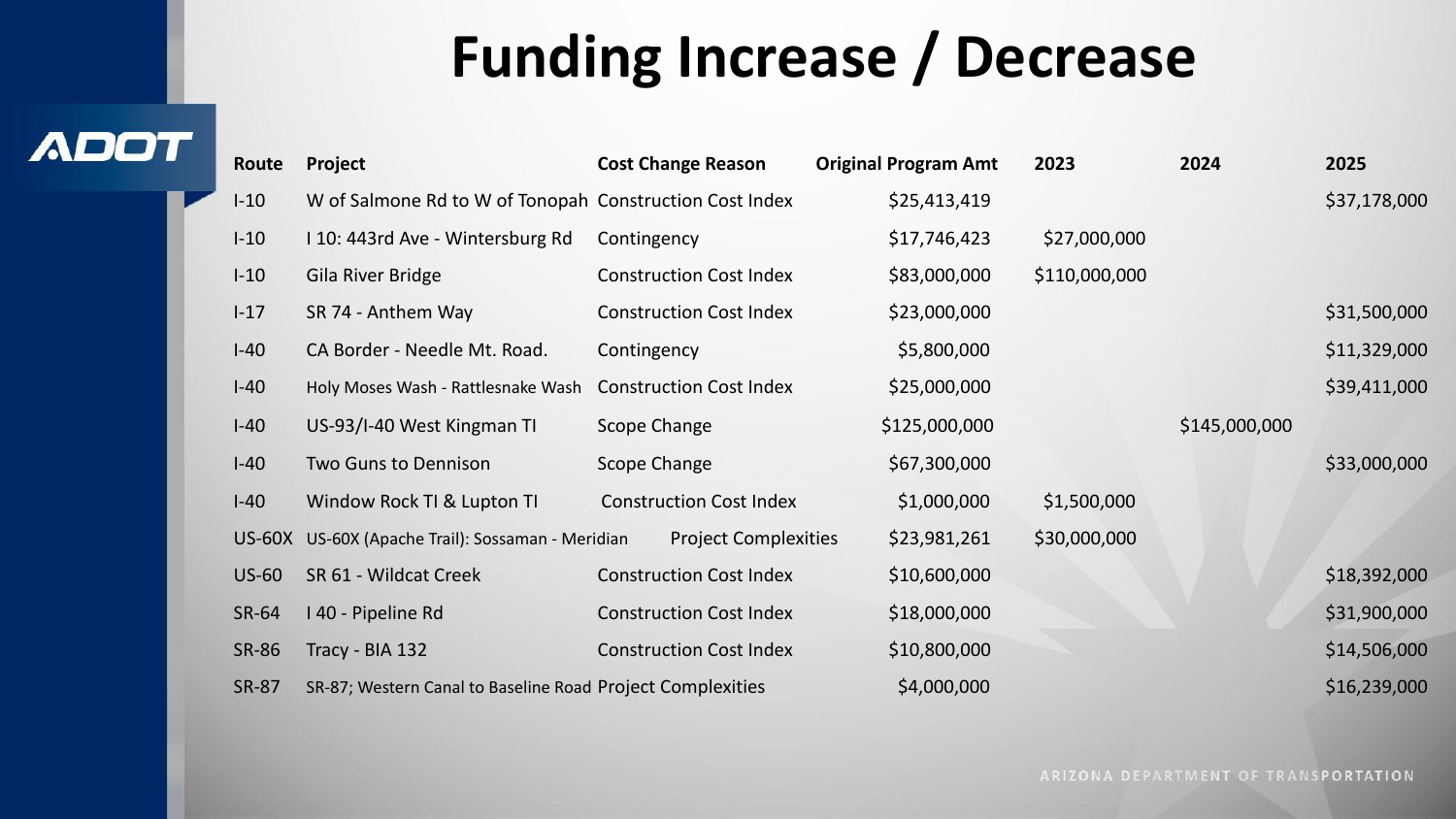# **Funding Increase / Decrease**

### **ADOT**

| Route        | Project                                 | <b>Cost Change Reason</b>      | <b>Original Program Amt</b> | 2023 | 2024 | 2025          |
|--------------|-----------------------------------------|--------------------------------|-----------------------------|------|------|---------------|
| SR-87        | Indian Rd- Houston Mesa                 | <b>Construction Cost Index</b> | \$7,100,000                 |      |      | \$11,000,000  |
| SR-90        | SR 90-E. Camino de Pampas to RR Drive   | <b>Construction Cost Index</b> | \$9,100,000                 |      |      | \$11,952,000  |
| SR-90        | Hatfield Street to Industry Drive       | <b>Construction Cost Index</b> | \$6,600,000                 |      |      | \$9,707,000   |
| $US-93$      | Sanctuary Rd - I-40                     | <b>Project Complexities</b>    | \$47,000,000                |      |      | \$68,925,000  |
| <b>US-93</b> | MP 172 - Moore Ranch Rd                 | <b>Construction Cost Index</b> | \$13,600,000                |      |      | \$21,566,000  |
| <b>US-93</b> | <b>BIG JIM WASH</b>                     | <b>Construction Cost Index</b> | \$60,000,000                |      |      | \$70,000,000  |
| SR-95        | Tyson St to N of Quartzsite             | <b>Construction Cost Index</b> | \$6,815,000                 |      |      | \$11,137,000  |
|              | US-160 Linz to MP 440                   | <b>Construction Cost Index</b> | \$14,200,000                |      |      | \$25,975,000  |
|              | US-160 SW Dennehotso to N of Dennehotso | <b>Construction Cost Index</b> | \$6,900,000                 |      |      | \$13,990,000  |
|              | US-180 SR 61 - 13th West                | Contingency                    | \$6,100,000                 |      |      | \$5,650,000   |
| SR-260       | Lion Springs                            | <b>Construction Cost Index</b> | \$70,000,000                |      |      | \$109,000,000 |
| SR-289       | 119 to Pena Blanca Lake                 | <b>Construction Cost Index</b> | \$7,300,000                 |      |      | \$10,222,000  |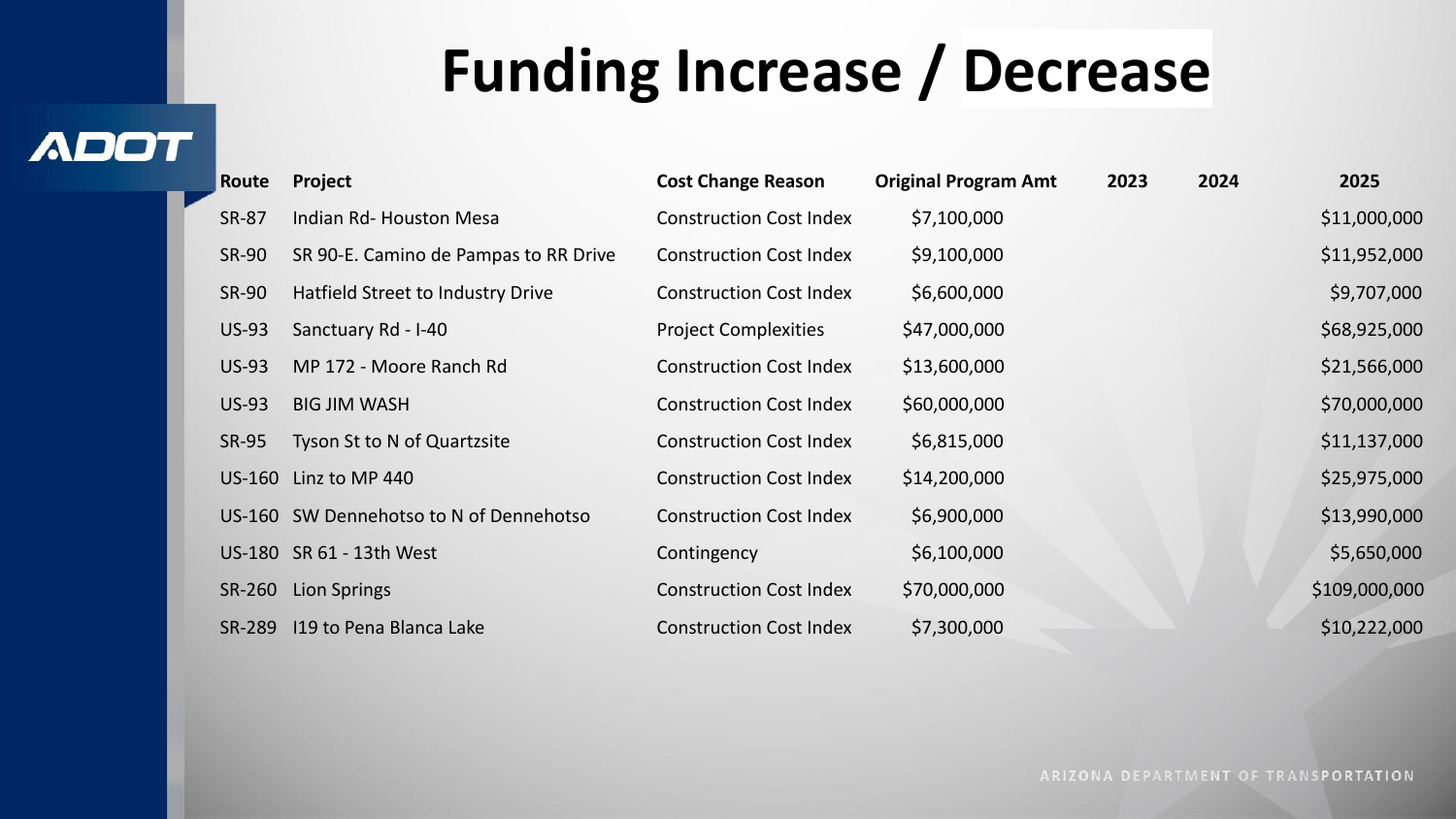**ADOT** 

## **New Projects**

| Project                                    | How into the Program | 2023                                                                                           | 2024               |
|--------------------------------------------|----------------------|------------------------------------------------------------------------------------------------|--------------------|
| 10 (Maricopa): SR202L Santan - SR 387      | Legislature          | \$400,000,000                                                                                  |                    |
| South of I-10 to SR-87                     |                      | \$9,100,000                                                                                    |                    |
| SR-179 & SR-260                            | <b>New HSIP</b>      | \$2,617,659                                                                                    |                    |
| SR-87 and Skousen Road                     | <b>New HSIP</b>      | \$1,500,000                                                                                    |                    |
| <b>Modernization Projects</b>              | Keep HSIP Separate   | $$3M - $10M$                                                                                   |                    |
|                                            | Off System Bridge    | \$2,351,000                                                                                    |                    |
| Off System Bridge 100% Federal (New 23-27) | <b>IIJA</b>          | \$6,750,000 - \$8,625,000                                                                      |                    |
|                                            | <b>IIJA</b>          | \$11,300,000 Per Year Start in 2024                                                            |                    |
| Carbon Reduction Program (New 23-27)       | <b>IIJA</b>          | \$10,000,000 Per Year Start in 2024                                                            |                    |
|                                            |                      | South El Camino Viejo at Queen Creek Bridge<br>National Electric Vehicle Infrastructure (NEVI) | New Minor Pavement |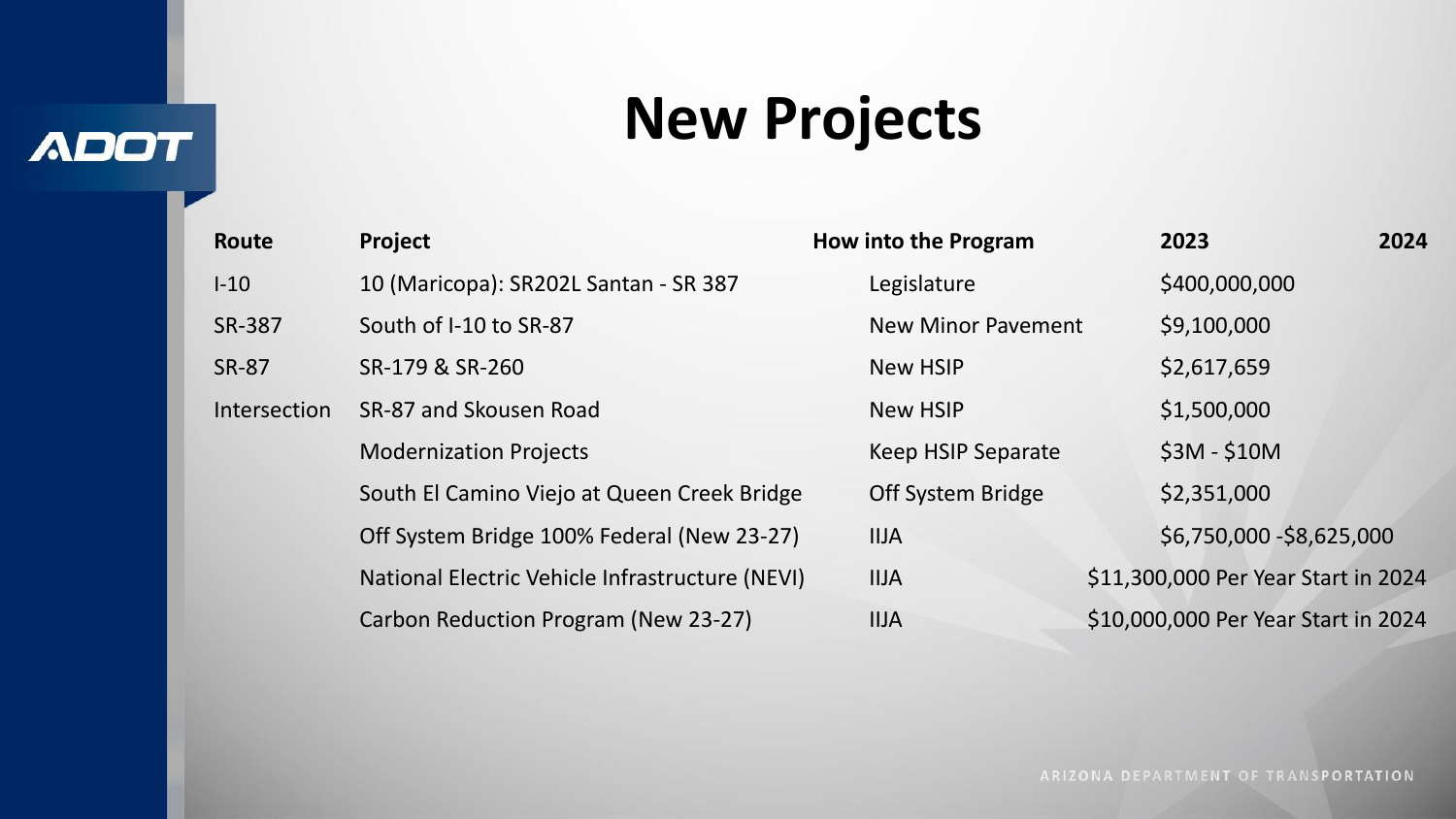### Program Funding Increased \$887 M\* from February to May

May 2022 - \$4,748.0 mil \$1,250 \$1,000 February 2022 - \$3,860.4 mil  $\frac{1}{2}$  mil \$750 \$500 \$250  $$0$ 2027 2023 2024 2025 2026 2023 2024 2025 2026 2027 Expansion  $(GA)^*$ 174.5 40 60 176.3 50 660.8 229.8 40 152 70 **Planning** 21.5 21.5 21.5  $21.5$ 21.5 21.5 21.5 21.5 21.5  $21.5$ Project Development 25 25 25 25 25 25 25 25 25 25 **Modemization** 82.5 100.1 93.5 93.5 93.5 82.5 100.1 93.5 93.5 93.5 715 749.9 Preservation 365.3 399 610.2 649.1 640.4 373.9 427.7 633.3 4,748. 720.1 790.2 839.1 925.3 959.9 **Total** 670.6 3,860.4 895 840.4 1,163.7 804.1  $\bf{0}$ \* May amount for 2023 includes \$400 mil appropriated by the Arizona Legislature for I-10

XXXX.

**ADOT**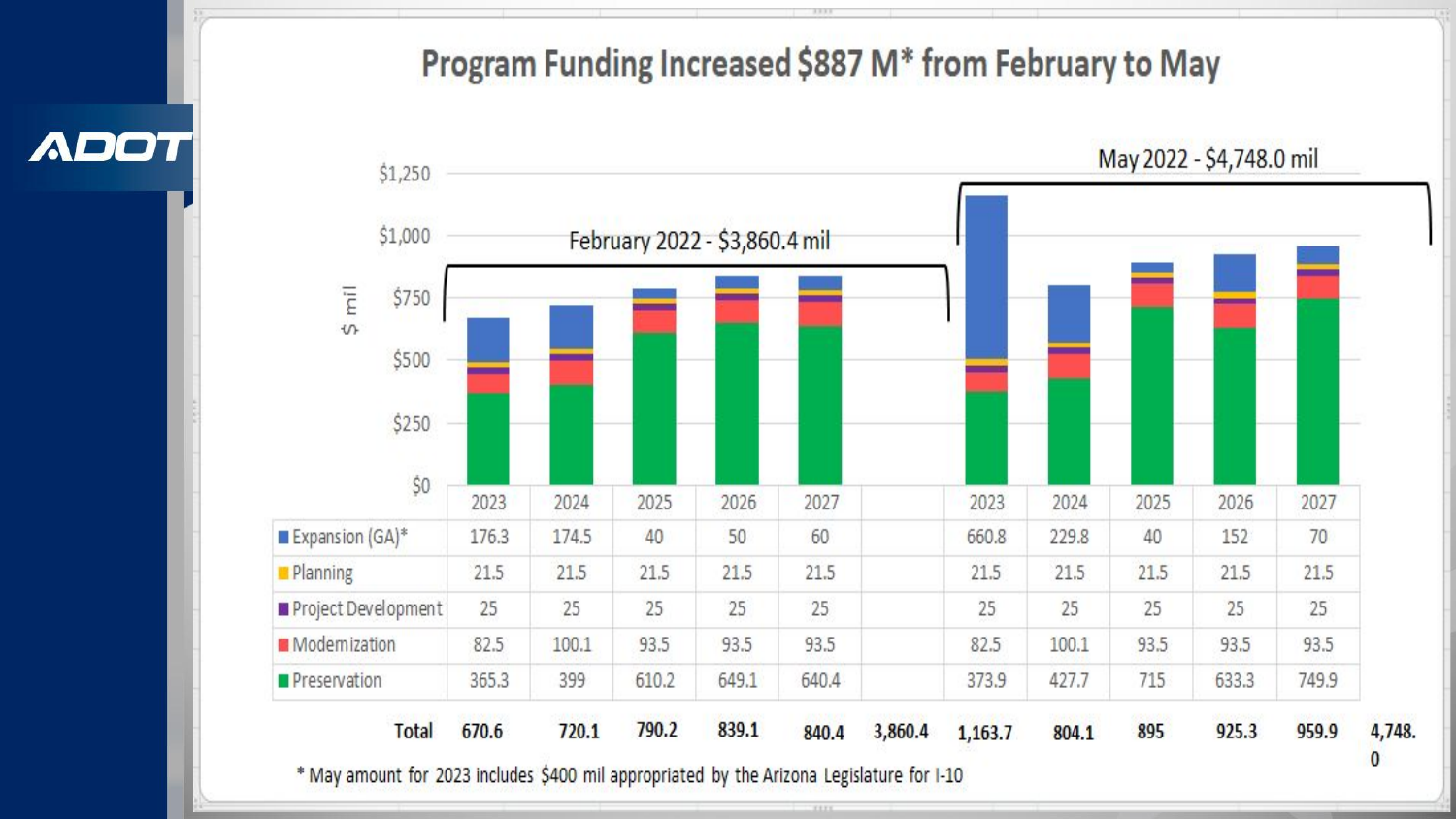**ADOT** 

### **Change in 5-yr Program, Feb to May**

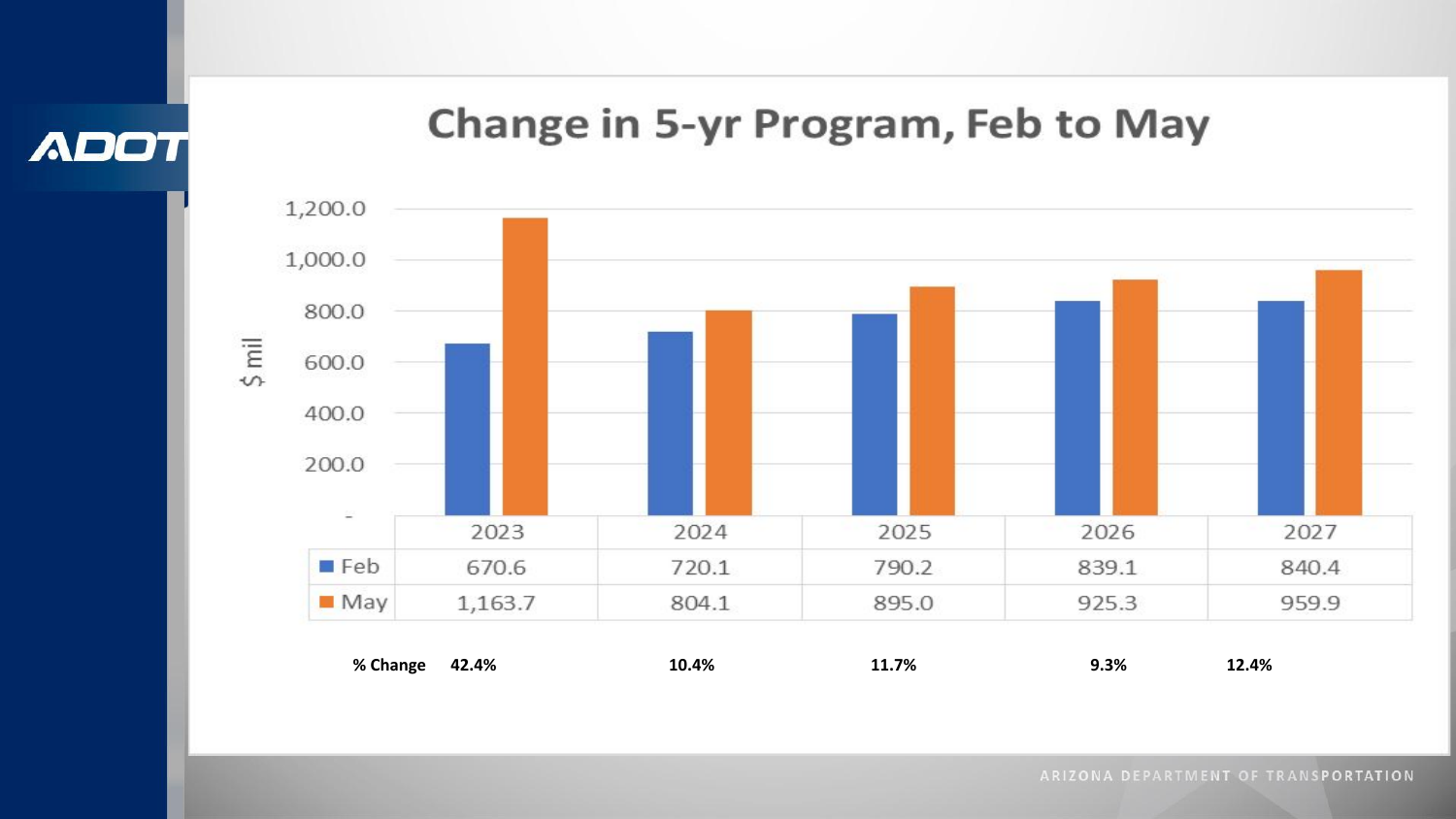Changes Between February and May

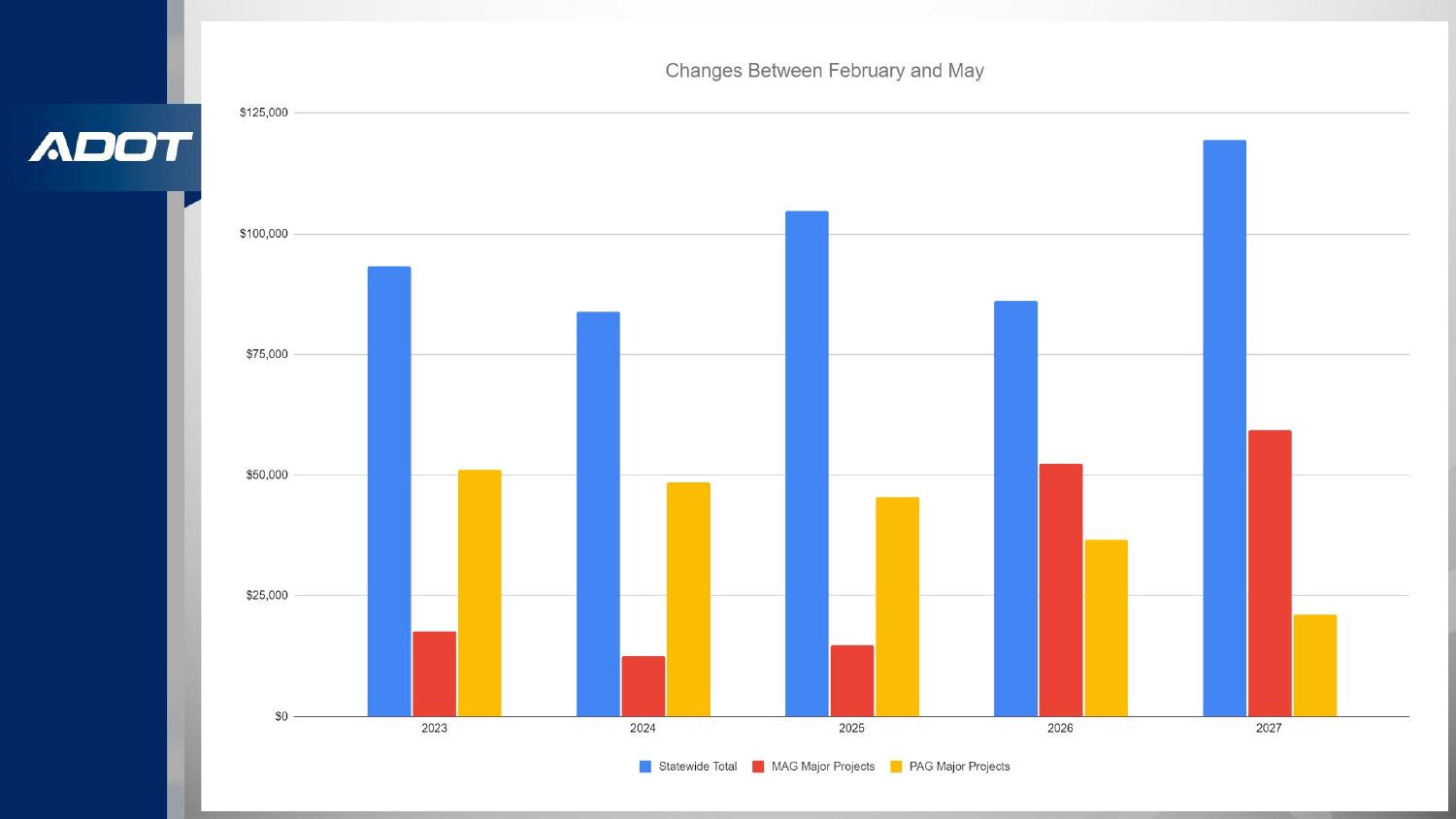### **Public Comments on Tentative Program through May 30**

(Comment period is March 18 through June 2)

### ADOT

- **Public involvement efforts by ADOT Community Relations:** 
	- Two news releases (March and May) issued to statewide media
	- Three GovDelivery notices (March, April and May) to subscribers
	- ADOT blog post published on March 31
	- Social media promotion on Nextdoor, Facebook and Twitter
	- ADOT website updates

### ● **ADOT has received comments through the following:**

- 222 online survey respondents
- 80 emailed comments; one phone comment and one letter received
- 23 comments presented at May 20, 2022 Public Hearing

#### ● **Major themes of comments include:**

- Widen/ improve safety on US 60/Grand Avenue Loop 303/163rd Ave
- Widen I-10 between Phoenix and Casa Grande
- Repair State Route 88 (Apache Trail)
- Widen/improve safety on SR 347 in City of Maricopa area